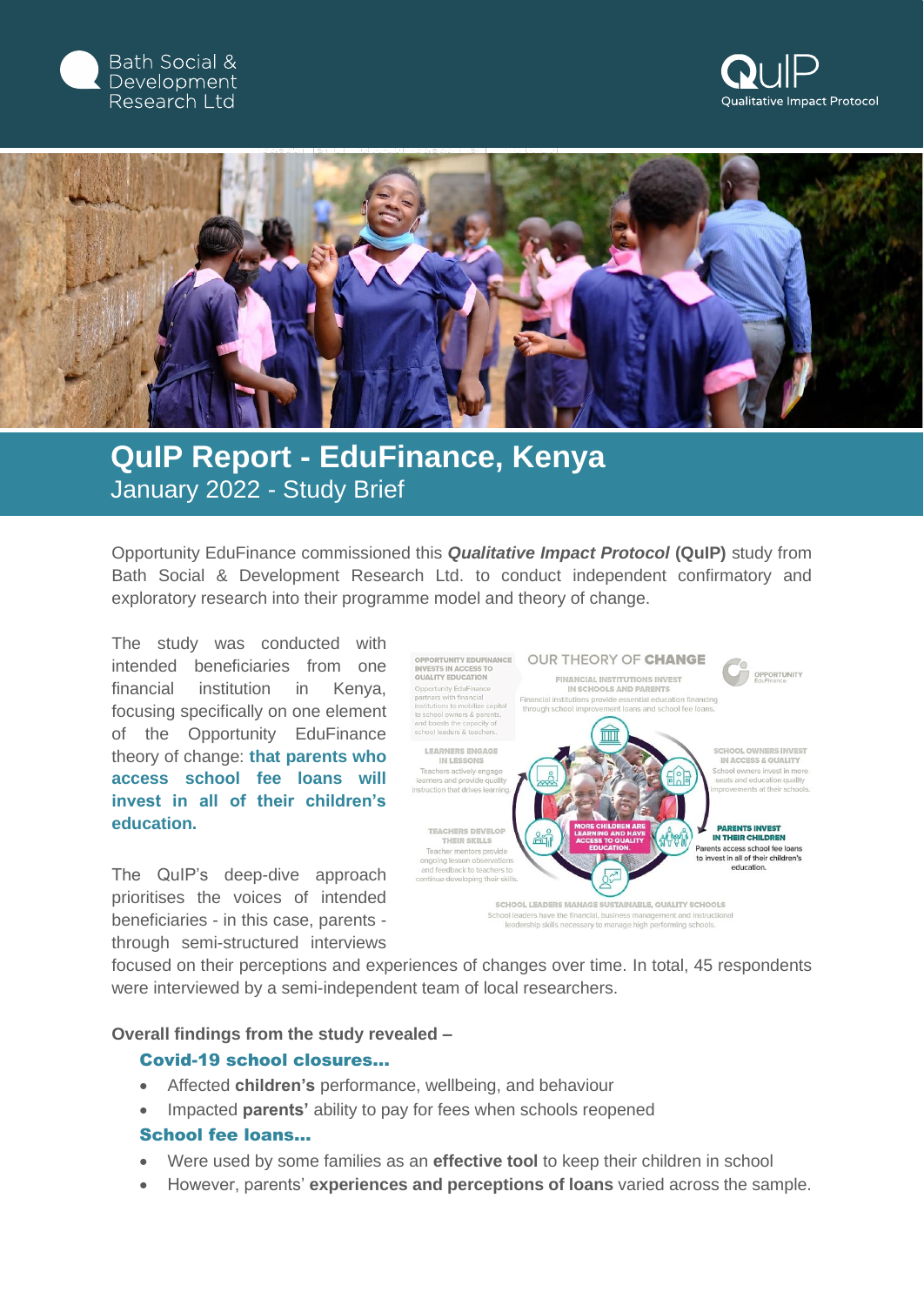



**Families were asked about their experiences accessing and financing schools for their children. Key findings that led to the study's overall findings – beyond the implications of COVID-19 school closures - are outlined below.** 

Attendance. Most households had at least one child enrolled in private school, with 10 of 42 households reporting children enrolled in both public and private schools.

Absenteeism. Households with a school fee loan reported a lower rate of absenteeism over the last 3 years (12/18) than households without a school fee loan (21/28).

**Drop-out.** 3 out of 45 households reported their child had dropped out of school at some point over the last 3 years, none of whom had received a school fee loan. All reported the reason for drop-out as challenges financing education.

"I get less money and couldn't have both children in private school. This is why I moved the girl to a public school. My girl did not want to go to school when I transferred her to a public school because they are not that good. My son was also sad because he didn't want his sister to go to another school." (R31)

School-Transfers. 14 households explained their children had transferred to new schools over the past 3 years, with the main reason reported as the inability to pay for school fees. In cases where one child was removed from private school, it was more likely to be the girl child.

## Financing Education.

- Of households using a school fee loan,  $7/18$  reporting spending  $\leq$ \$125 per child per term on education, and 11/18 reported spending <\$150.
- Of the 38/45 households that reported struggling to pay for education over the last 3 years, 26 of those households had not received a school fee loan.

This has been a difficult time for me as my children are sometimes forced to be out of school due to lack of fees and education needs. This has really upset me, but I am planning on other ways to generate income." (R13)

- Of those families struggling to pay school fees – most of whom had not received a loan – the majority of children were temporarily absent from school.
- 18 respondents explained why they had decided not to take a school fee loan, with the most commonly cited reasons being high interest rates and expense, followed by fear of debt and lack of income/collateral.
- The most common reason given for being able to pay for school fees & materials was accessing a loan for education, with a few respondents clarifying that accessing a loan for education freed up money to pay for other household needs at the same time.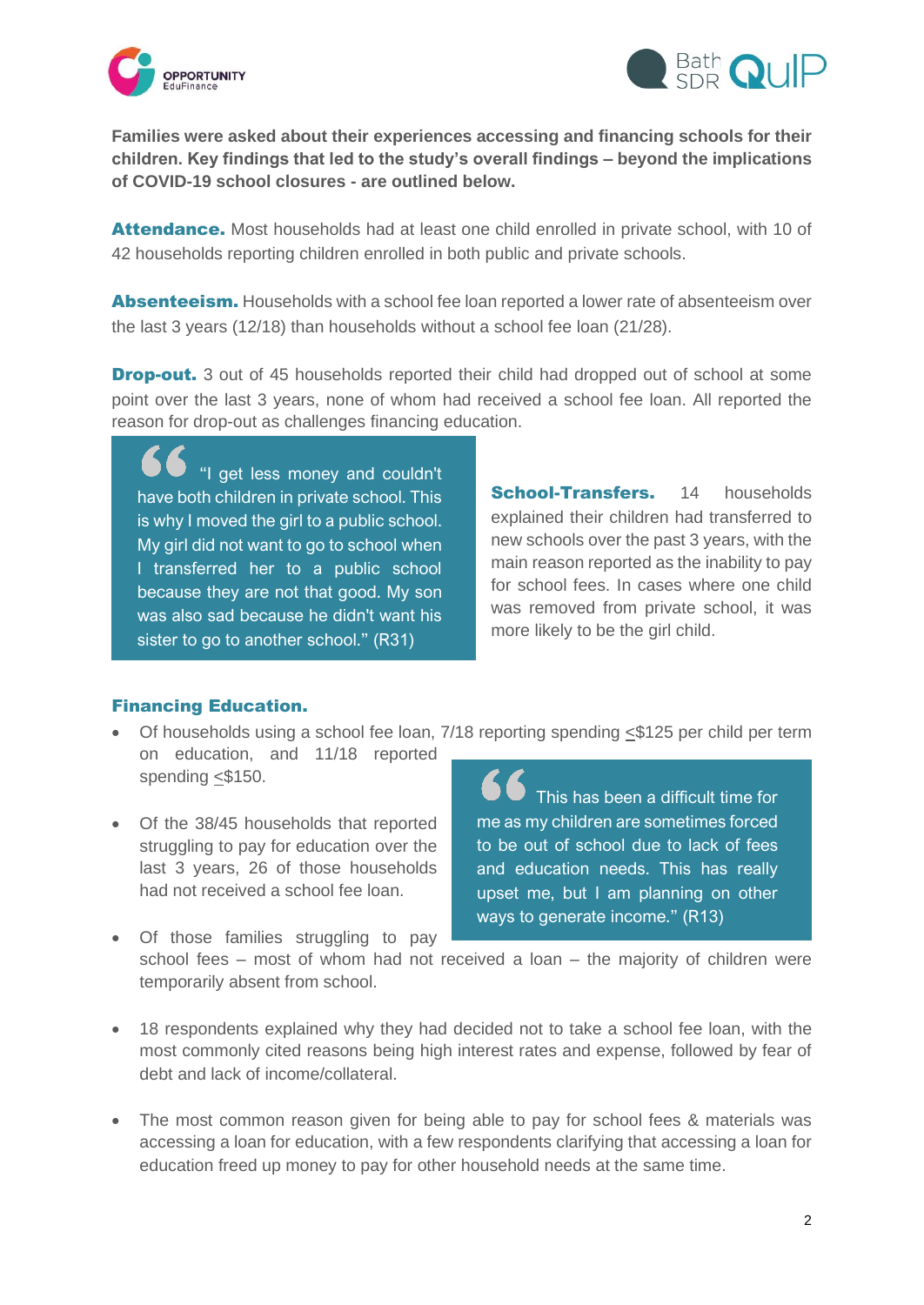



In the below, Opportunity EduFinance reflects on the key findings from the study and implications for financing education.

Opportunity EduFinance believes that through access to quality education, children will ultimately have improved livelihoods, reducing the cycle of generational poverty. **The EduFinance theory of change is predicated on parents making school choices for their children that lead to meaningful learning.** To do so, many parents in low- and middle-income countries must be able to finance and pay school fees for nonstate education. To provide greater context and continue informing our work, EduFinance commissioned this QuIP study on School Fee Loans.

**Covid-19 had a significantly negative impact on family income.** The report demonstrates that there was a reduced ability to pay for education, which unsurprisingly impacted children's overall wellbeing and behaviour, in addition to performance when they returned to school.

**The study, however, reveals that parents highly value their children's education**. Households prefer to make other sacrifices first before their children are pulled from school, ranging from working longer hours to reducing the quantity/ quality of food consumed.

**School Fee loans were demonstrated to improve families' ability to pay for education which resulted in reduced absenteeism and drop-out, and greater wellbeing as reported by parents.** Absenteeism from school is most frequently driven by a reduced ability for families to pay for education. While drop-outs were reported infrequently, parents with school fee loans were able to avoid their children dropping out of school. Several families explained the loan for school fees freed up money to pay for other households needs, improving family wellbeing.

**School Fee loans were used by families with children enrolled in low-fee schools,** as indicated by the 7/18 families with active loans reporting spending less than <\$125 per child per term, and 11/18 spending <\$150. Opportunity EduFinance has developed a methodology, adjusted for rural and urban settings**,** to determine if a school's fees would be affordable to a low-income family**.** In Kenya, this urban adjusted average school fee threshold is ~US\$114 per child per term. **Overall, more than 60% of respondents with a school fee loan spent approximately 130% or less of this threshold on school costs.**

**This study also highlights the need for financial institutions to carefully consider the design and appropriateness of a loan for each household.** School Fee Loans can be appropriate for some families to smoothen income, ensure that their children do not face a period of absenteeism, and send all children in the family to the school of their choice.

But it is also clear that loans can cause significant financial stress and have a negative impact on wellbeing if the household is unable to afford it. Lending to a family that cannot reasonably afford repayment can lead to further indebtedness by taking another loan, begging for financial help, and even pulling their children out of school.